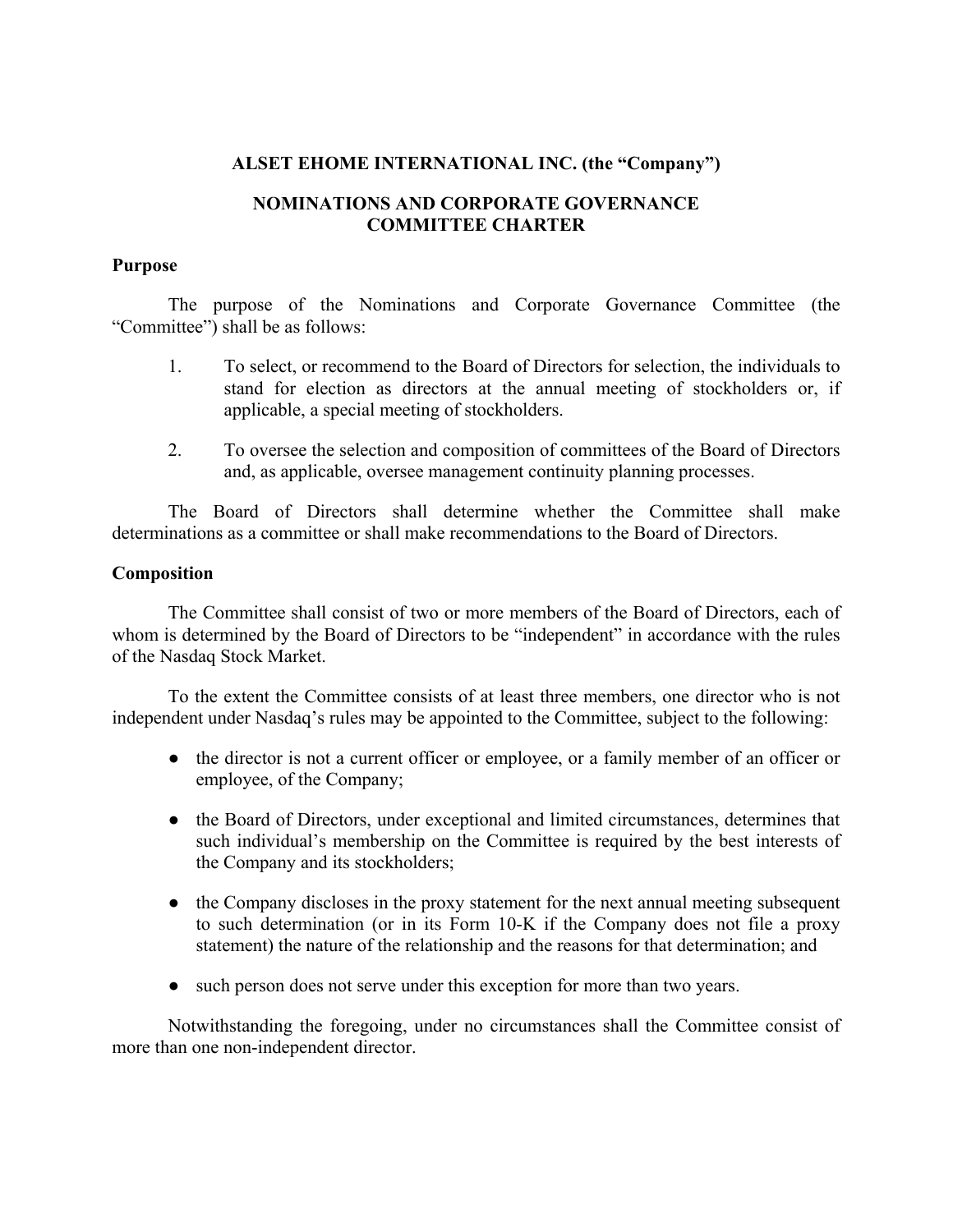#### **Appointment and Removal**

The members of the Committee shall be appointed by the Board of Directors. Each member shall serve until such member's successor is duly elected and qualified or until such member's earlier resignation or removal. The members of the Committee may be removed, with or without cause, by a majority vote of the Board of Directors.

### **Chairman**

Unless a Chairman is elected by the full Board of Directors, the members of the Committee shall designate a Chairman by majority vote of the full Committee membership. The Chairman will chair all regular sessions of the Committee and set the agendas for Committee meetings.

### **Delegation to Subcommittees**

In fulfilling its responsibilities, the Committee shall be entitled to delegate any or all of its responsibilities to a subcommittee of the Committee.

### **Meetings**

The Committee shall meet as frequently as circumstances dictate. The Chairman of the Committee or a majority of the members of the Committee may call meetings of the Committee. Any one or more of the members of the Committee may participate in a meeting of the Committee by means of conference call or similar communication device by means of which all persons participating in the meeting can hear each other.

All non-management directors who are not members of the Committee may attend meetings of the Committee, but may not vote. In addition, the Committee may invite to its meetings any director, member of management of the Company, and such other persons as it deems appropriate in order to carry out its responsibilities. The Committee may also exclude from its meetings any persons it deems appropriate.

### **Duties and Responsibilities**

The Committee shall carry out the duties and responsibilities set forth below. These functions should serve as a guide with the understanding that the Committee may determine to carry out additional functions and adopt additional policies and procedures as may be appropriate in light of changing business, legislative, regulatory, legal, or other conditions. The Committee shall also carry out any other responsibilities and duties delegated to it by the Board of Directors from time to time related to the purposes of the Committee outlined in this Charter.

In discharging its oversight role, the Committee is empowered to study or investigate any matter of interest or concern that the Committee deems appropriate and shall have the sole authority, without seeking Board approval, to retain outside counsel or other advisors for this purpose, including the sole authority to approve the fees payable to such counsel or advisors and any other terms of retention.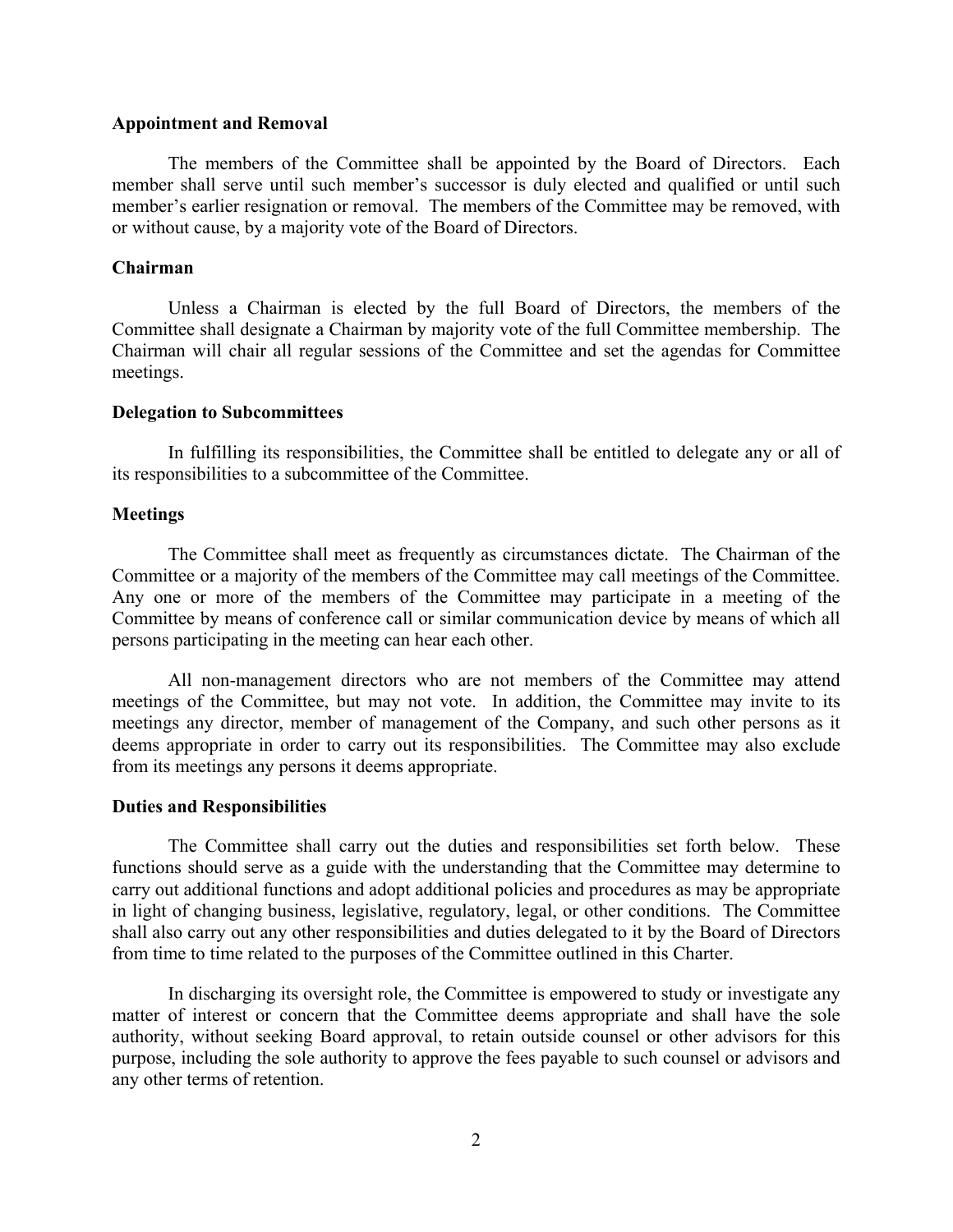# *Board Selection, Composition, and Evaluation*

- 1. Establish criteria for the selection of new directors to serve on the Board of Directors.
- 2. Identify individuals believed to be qualified as candidates to serve on the Board of Directors and select, or recommend that the Board of Directors select, the candidates for all directorships to be filled by the Board of Directors or by the stockholders at an annual or special meeting. In identifying candidates for membership on the Board of Directors, the Committee may take into account all factors it considers appropriate, which may include strength of character, mature judgment, career specialization, relevant technical skills, diversity, and the extent to which the candidate would fill a present need on the Board of Directors.
- 3. Review and make recommendations to the full Board of Directors, or determine, whether members of the Board should stand for re-election and consider matters relating to the retirement of Board members, including term limits or age caps.
- 4. In the case of a director nominated to fill a vacancy on the Board of Directors due to an increase in the size of the Board, recommend to the Board of Directors the class of directors in which the director-nominee should serve.
- 5. Conduct all necessary and appropriate inquiries into the backgrounds and qualifications of possible candidates. In that connection, the Committee shall have sole authority to retain and to terminate any search firm to be used to assist in identifying candidates to serve as directors of the Company, including sole authority to approve the fees payable to such search firm and any other terms of retention.
- 6. Consider questions of independence and possible conflicts of interest of members of the Board of Directors and executive officers.
- 7. Review and make recommendations, as the Committee deems appropriate, regarding the composition and size of the Board of Directors in order to ensure the Board has the requisite expertise and its membership consists of persons with sufficiently diverse and independent backgrounds.
- 8. Oversee the evaluation, at least annually, and as circumstances otherwise dictate, of the Board of Directors and management.

# *Committee Selection and Composition*

9. Recommend members of the Board of Directors to serve on the committees of the Board, giving consideration to the criteria for service on each committee as set forth in the charter for such committee, as well as to any other factors the Committee deems relevant, and when appropriate, make recommendations regarding the removal of any member of any committee.